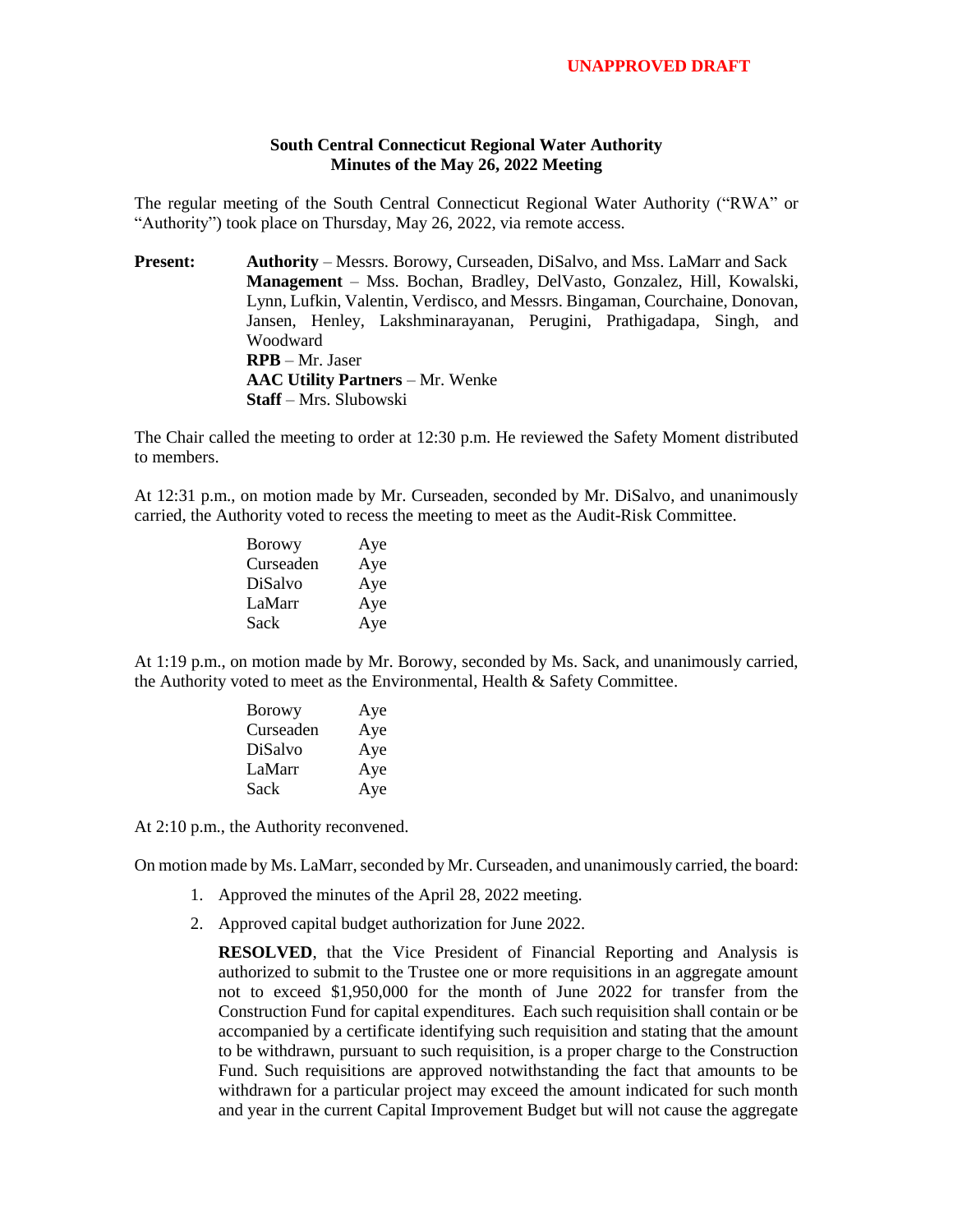amount budgeted for fiscal year 2022 for all Capital Improvement Projects to be exceeded.

- 3. Received capital budget transfer notifications detailed in Ms. Kowalski's memorandum dated May 20, 2022.
- 4. Adopt resolutions authorizing exemptions from public bidding:

**RESOLVED**, that the Authority authorizes Management to negotiate the purchase of the following items for the fiscal year June 1, 2022 to May 31, 2023 without public bidding and such purchases without public bidding are hereby determined to be in the best interest of the Regional Water Authority for the reasons set forth in Ms. Kowalski's memorandum of May 20, 2022, a copy of which is to be filed with the records:

- Programmable Logic Controllers
- John Deere Equipment
- Variable Frequency Drives
- Pick Up of Patch, Sand, Gravel, Stone and Topsoil
- Polymers
- Fire Hydrants
- GHP Media Inc.
- Cla-Val Hydraulic Control Valves
- Associated Electro-Mechanics (AEM)
- Val Matic Air and Water Valves
- Johnson Controls HVAC Software and Hardware
- Charter Oak Enterprises
- Ductile Iron Pipe
- WellJet
- F.J. Dahill
- 5. Received monthly financial report for April 2022.
- 6. Received accounts receivable update for April 2022.
- 7. Received a Derby Tank Update dated May 26, 2022.

| <b>Borowy</b> | Aye |
|---------------|-----|
| Curseaden     | Aye |
| DiSalvo       | Aye |
| LaMarr        | Aye |
| Sack          | Aye |

Ms. Kowalski, the RWA's Vice President of Financial Reporting and Analysis, provided information on changes to the Drinking Water State Revolving Fund's interim loan agreement and loan obligations with the RWA and opportunities for interim financing for the West River Water Treatment Plant improvements. After discussion, on motion made by Ms. LaMarr, seconded by Ms. Sack, and unanimously carried, the Authority voted to approve the following resolution:

**WHEREAS***,* on December 17, 2020, the Authority adopted (the "Authority Resolution") and on March 18, 2021, the Representative Policy Board (the "RPB") approved the resolutions which established the general terms and provisions of the Authority's bonds, which may be issued as project loan obligations in one or more series delivered to the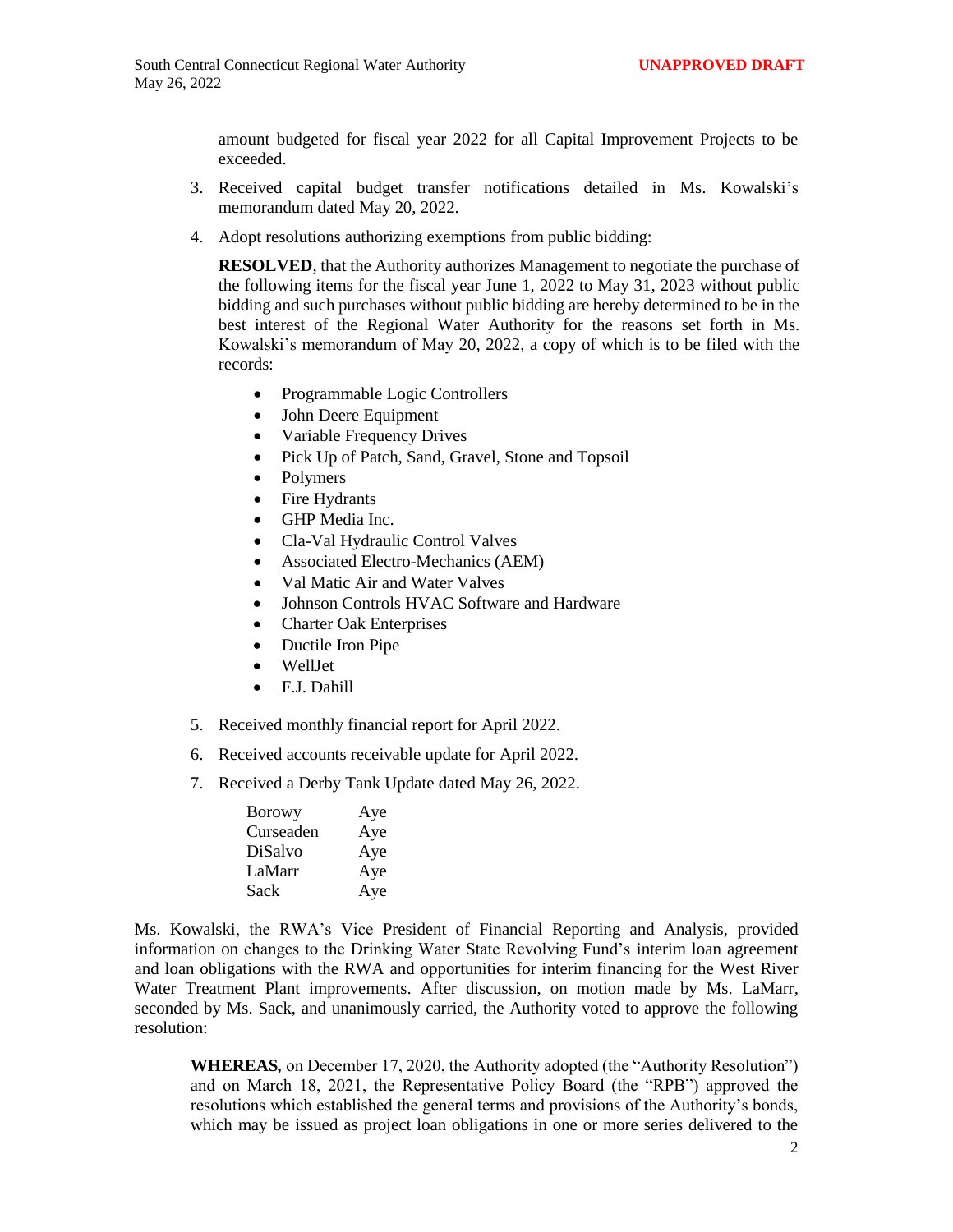State of Connecticut, in the aggregate principal amount not to exceed \$17,500,000 (I) to finance or refinance the cost of certain capital improvements to the water system of the Authority including improvements to the West River Water Treatment Plant consisting of (a) the construction of three new dissolved air floatation (DAF) basins within a new DAF building to the south of the existing filter building; (b) the replacement of the hypochlorite system with an on-site hypochlorite generation system with a brine or salt silo, day tank, metering pumps, and two on-site sodium hypochlorite generators; and (c) electrical service upgrades including new utility service, new transformer (furnished by UI), new exterior switchgear and automatic transfer switch with walk-in enclosure and new emergency stand-by generator; (II) to provide funds for deposit to the Capital Contingency Fund and the Debt Reserve Fund, as necessary pursuant to the General Bond Resolution and as permitted by the Internal Revenue Code of 1986, as amended and (III) to pay costs of issuance (the "Project"); and

**WHEREAS***,* the Authority Resolution also provided that temporary notes of the Authority, which may be issued as Interim Funding Obligations delivered to the State of Connecticut, may be issued by the Authority in the amount of \$17,500,000 in anticipation of the receipt of the proceeds from the sale of such bonds or project loan obligations; and

**WHEREAS***,* the Authority wishes to provide for the issuance, sale and delivery of the Authority's one or more interim funding obligations (the "IFO") and project loan obligations for the Project (the "PLO") in one or more series and approve the Project Loan and Subsidy Agreement by and between the State of Connecticut and the Authority related to the Project (the "Loan Agreement").

## **NOW THEREFORE,**

**BE IT RESOLVED***,* that the President/Chief Executive Officer and the Vice President of Financial Reporting and Analysis or any one of them may apply to the State Department of Public Health for eligibility and funding of the Project and sign such applications and any other documents which may be necessary or desirable to apply for eligibility of and to apply for and obtain financial assistance for the Project from the State's Drinking Water Fund Program and that any such action taken prior hereto is hereby ratified and confirmed; and

**BE IT FURTHER RESOLVED***,* that the Chairperson or Vice Chairperson and President/Chief Executive Officer or Vice President of Financial Reporting and Analysis be authorized (i) to issue, sell and deliver the IFO and the PLO in a total amount not to exceed \$17,500,000, and (ii) to determine the principal amount, date, date of maturity, interest rate, form and other details of the IFO and PLO, pursuant to the Act and the Water System Revenue Bond Resolution, General Bond Resolution as amended and supplemented (the "General Bond Resolution") or any other provisions of law thereto enabling; and

**BE IT FURTHER RESOLVED**, that the Authority hereby approves the supplemental resolution authorizing the issuance of the IFO (the "IFO Supplemental Resolution") in one or more series substantially in the form attached hereto as Exhibit A, with such changes, omissions, insertions and revisions as the Chairperson or Vice Chairperson and President / Chief Executive Officer or Vice President of Financial Reporting and Analysis shall deem advisable and which shall be as set forth in one or more Certificates of Determination attached thereto; and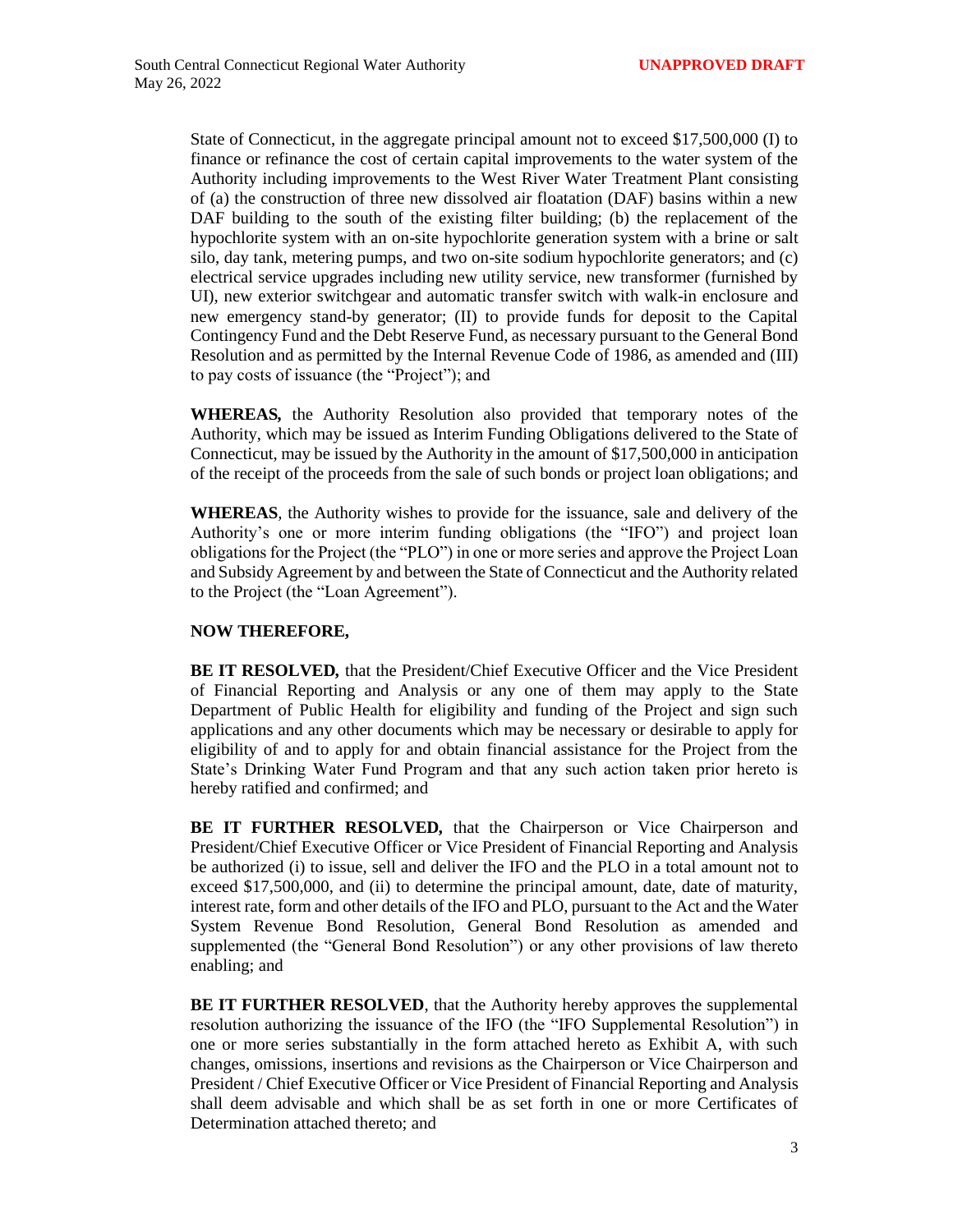**BE IT FURTHER RESOLVED***,* that the Authority hereby approves the Supplemental Resolution authorizing the issuance of the PLO (the "PLO Supplemental Resolution") in one or more series substantially in the form attached hereto as Exhibit B, with such changes, omissions, insertions and revisions as the Chairperson or Vice Chairperson and President/Chief Executive Officer or Vice President of Financial Reporting and Analysis shall deem advisable and which shall be as set forth in one or more Certificates of Determination attached thereto; and

**BE IT FURTHER RESOLVED***,* that for the purposes of providing to the Authority the loan and grant from the State, the Authority hereby approves the Loan Agreement substantially in the form as the President/Chief Executive Officer or Vice President of Financial Reporting and Analysis shall deem advisable and the approval of the Authority shall conclusively be determined from any of their signatures thereon; and

**BE IT FURTHER RESOLVED**, that the Chairperson, Vice Chairperson, President/Chief Executive Officer and Vice President of Financial Reporting and Analysis, or any one of them, are hereby authorized to execute and deliver such documents as may be necessary or desirable to issue and deliver the IFO or the PLO, as the case may be, including but not limited to, the Loan Agreement, and to take such actions or to designate other officials or employees of the Authority to take such actions and execute such documents in connection with the issuance, sale and delivery of the IFO or the PLO, as the case may be, as are determined necessary or advisable and in the best interests of the Authority and that the execution of such documents shall be conclusive evidence of such determination; and

**BE IT FURTHER RESOLVED**, that the Chairperson, Vice Chairperson, President/Chief Executive Officer or Vice President of Financial Reporting and Analysis or any one of them are hereby authorized to accept such grants from the State for the Project as set forth in the Loan Agreement and to apply the proceeds of the grant to the Project, as applicable.

| <b>Borowy</b> | Aye |
|---------------|-----|
| Curseaden     | Aye |
| DiSalvo       | Aye |
| LaMarr        | Aye |
| Sack          | Aye |

From 2:15 to 2:25 p.m., the Authority recessed for a break.

At 2:25 p.m., Ms. Sack withdrew from the meeting and the Authority reconvened.

Mr. Bingaman, RWA's President and Chief Executive Officer reported that a COVID update was provided at the Health and Safety Update presented to the RWA's Audit-Risk Committee earlier in the day.

He stated the RWA is preparing to send a real estate sale and purchase agreement and asset purchase agreement to the owner of an environmental testing lab. The topic is expected to be presented to the board at its June meeting. He acknowledged Mr. Donovan and Ms. Kowalski for their work in developing a tool to assist with indicative value for potential acquisitions, which will reduce the need for outsourcing.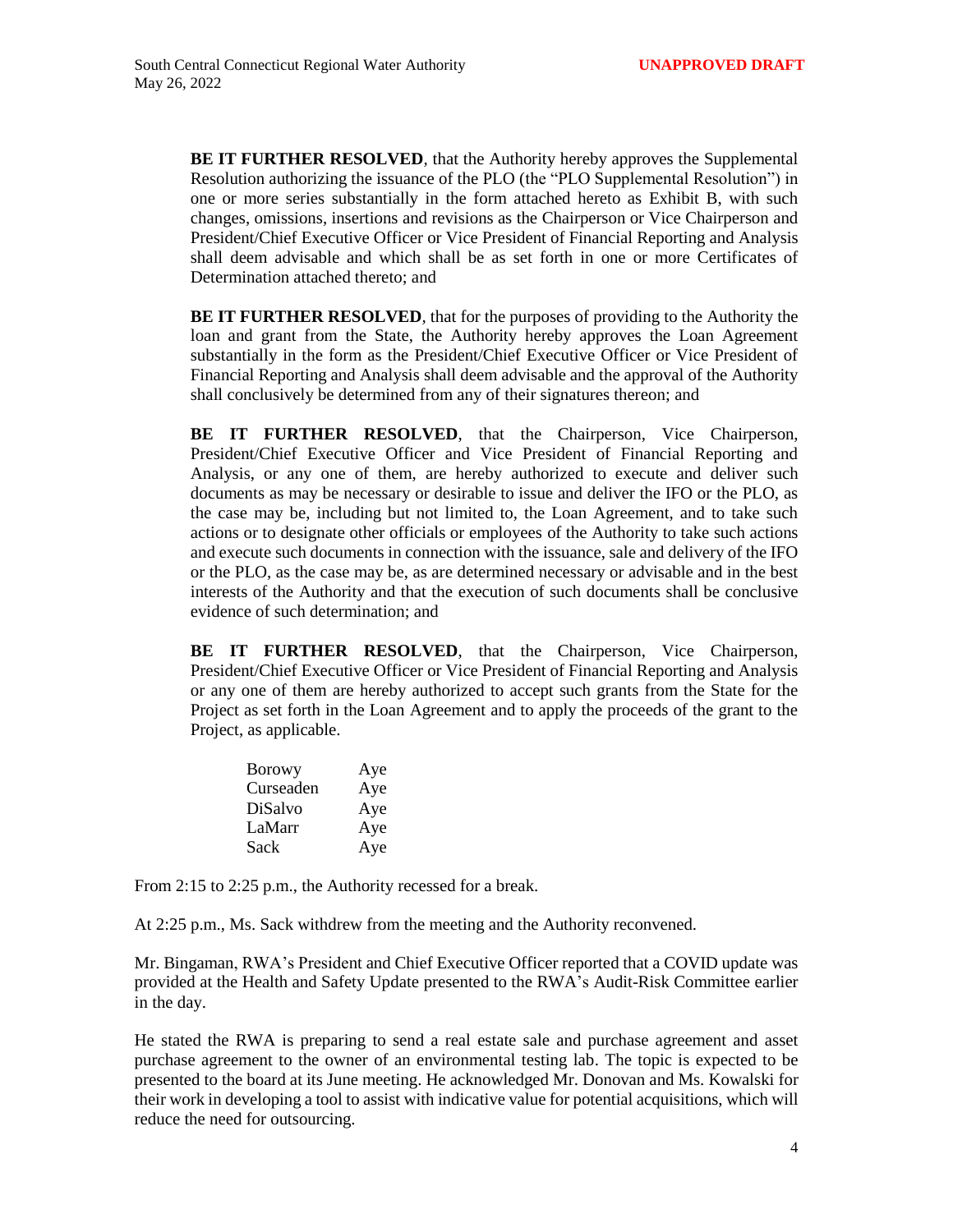Mr. Bingaman commented on his field visits during May.

He highlighted two town hall meetings held in May at the Whitney Water Center to discuss the Application for the Lake Whitney Dam and Spillway Initial Design project, which provided an opportunity for the RWA to share information with the public, review the timeline, provide opportunities for the public to speak and address concerns. Questions addressed will be distributed to Authority members. Mr. Mongillo, the Representative Policy Board Hamden Representative, attended both meetings, was a great contributor, and helped to address concerns. Another meeting will be scheduled for the summer. The RWA's Director of Public Affairs is also contacting municipal officials and community influencers.

Four work teams, comprising of 21 cross-functional employees, examined the 2025 Plan strategies and goals, brainstormed with internal subject-matter experts, prioritized strategic initiatives for FY 2023 based on the four perspectives of the balanced scorecard. Recommendations were presented to the Leadership team who will present the strategic initiatives with members of the work team, who will co-present with management at the Strategic Planning Committee meeting in June.

As Co-Chair of the Advisory Council of Southern Connecticut State University's Utility Management Degree Program, Mr. Bingaman had the honor of introducing the keynote speaker Raj Sisodia, the Co-founder and Chair Emeritus of Conscious Capitalism, Inc., who spoke about the importance of stakeholder integration.

Mr. Bingaman reported that as part of the RPB Public hearing this evening for the Lake Gaillard Water Treatment Plant Filter Influent Valve Project a video presentation that may be of interest would be shown to the RPB. Members of the Authority previewed the video presentation.

Finally, he stated that issues are resolved with the Derby Tank, but under the RPB Rules of Practice, costs that exceed 10% of the original approved price require RPB approval. Since the costs now exceed 10%, the RWA will need to advise the RPB Finance Committee who will provide their recommendations to the RPB. However, cost escalation clause is still in compliance.

Authority members reported on recent Representative Policy Board ("RPB") committee meetings.

At 2:46 p.m., Mr. Jaser withdrew from the meeting.

Mr. Bingaman and Mr. Singh, the RWA's Chief Information Digital Officer & VP of Customer Care, provided opening comments for the Customer Information System Solution.

At 2:51 p.m., on motion made by Mr. Curseaden, seconded by Ms. LaMarr, and unanimously carried, the Authority voted to go into executive session to discuss strategy and negotiations. Present in executive session were Authority members, Mss. Bochan, Bradley, DelVasto, Gonzalez, Hill, Kowalski, Lynn, Lufkin, Slubowski, Valentin, Verdisco, and Messrs. Bingaman, Courchaine, Donovan, Jansen, Henley, Lakshminarayanan, Perugini, Prathigadapa, Singh, Wenke, and Woodward.

| <b>Borowy</b> | Aye    |
|---------------|--------|
| Curseaden     | Aye    |
| DiSalvo       | Aye    |
| LaMarr        | Aye    |
| Sack          | Absent |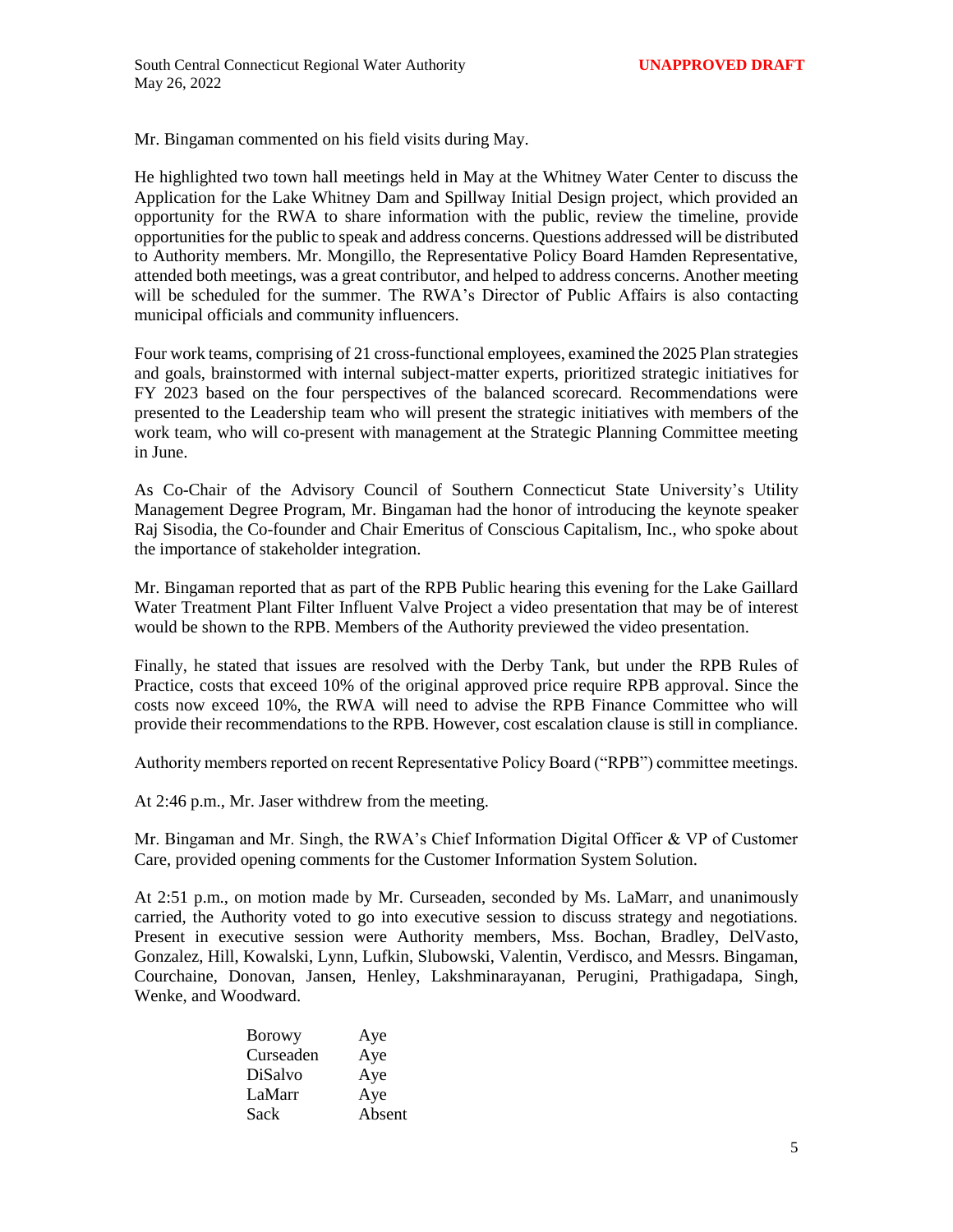## At 2:57 p.m., Ms. Sack entered the meeting.

## At 4:17 p.m., the Authority came out of executive session.

Ms. LaMarr moved for approval of the following resolutions as discussed in executive session:

*1. Resolutions to approve the recommendation of the Application to the RPB:*

**RESOLVED**, that the Authority hereby accepts the new Application, dated May 26, 2022, for a Customer Information System Solution Project as a completed Application, substantially in the form submitted to this meeting, and authorizes filing said Application with the Representative Policy Board ("RPB"); and

**FURTHER RESOLVED,** if approved by the RPB, the President and CEO, the Chief Information Digital Officer and Vice President Customer care, or the Vice President of Financial Reporting & Analysis, are authorized to take any and all actions necessary to complete the Customer Information System Solution Project.

| <b>Borowy</b> | Aye |
|---------------|-----|
| Curseaden     | Aye |
| DiSalvo       | Aye |
| LaMarr        | Aye |
| Sack          | Aye |

*2. Resolution to approve the recommendation of the issuance of a Protective Order for the Application's confidential information to the RPB:*

**RESOLVED**, that the Authority authorizes its President and Chief Executive Officer, the Vice President of Operations and Business Practices, or the Vice President of Engineering and Environmental Services, to file a motion and related materials with the RPB to request issuance of a protective order to maintain confidential the information to be contained in Appendices D, F, I, K, and L, "Confidential Information," of the Application.

Ms. Sack stated the team that provided the rationale, due diligence, and explanation of the financial impact and were highly prepared. They set the groundwork to be successful.

Ms. Sack seconded the motion. The Chair called for the vote:

| <b>Borowy</b> | Aye |
|---------------|-----|
| Curseaden     | Aye |
| DiSalvo       | Aye |
| LaMarr        | Aye |
| Sack          | Aye |

At 4:20 p.m., the Authority voted to recess the meeting to attend the RPB meeting. Chair Borowy announced the Authority would reconvene immediately following the RPB meeting.

| Borowy    | Aye |
|-----------|-----|
| Curseaden | Aye |
| DiSalvo   | Aye |
| LaMarr    | Aye |
| Sack      | Aye |